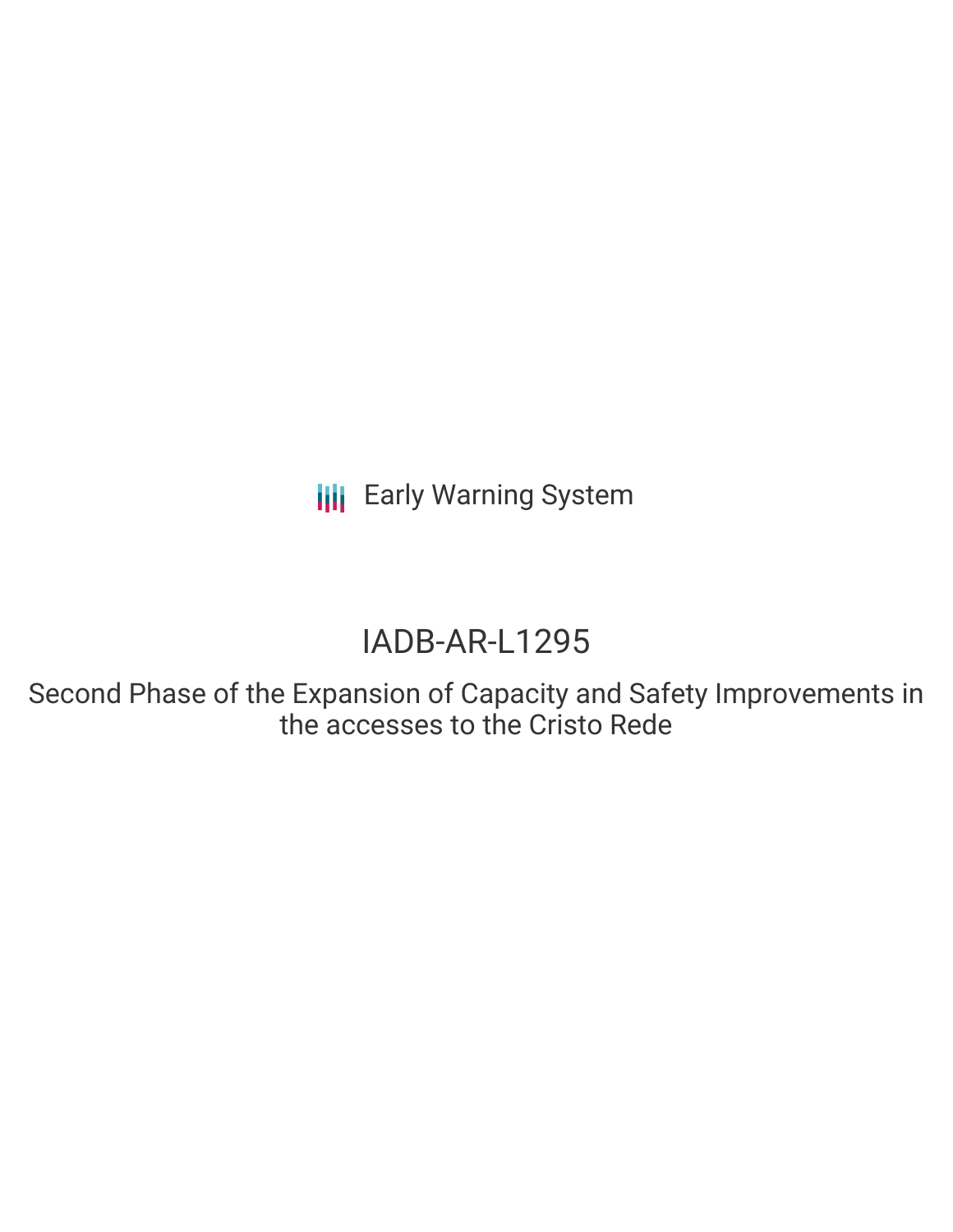



## Early Warning System

Second Phase of the Expansion of Capacity and Safety Improvements in the accesses to the Cristo Rede

#### **Quick Facts**

| <b>Countries</b>               | Argentina                              |
|--------------------------------|----------------------------------------|
| <b>Financial Institutions</b>  | Inter-American Development Bank (IADB) |
| <b>Status</b>                  | Approved                               |
| <b>Bank Risk Rating</b>        | B                                      |
| <b>Voting Date</b>             | 2018-11-02                             |
| <b>Borrower</b>                | Government of Argentina                |
| <b>Sectors</b>                 | Construction, Transport                |
| <b>Investment Type(s)</b>      | Loan                                   |
| <b>Investment Amount (USD)</b> | \$324.30 million                       |
| <b>Project Cost (USD)</b>      | \$531.90 million                       |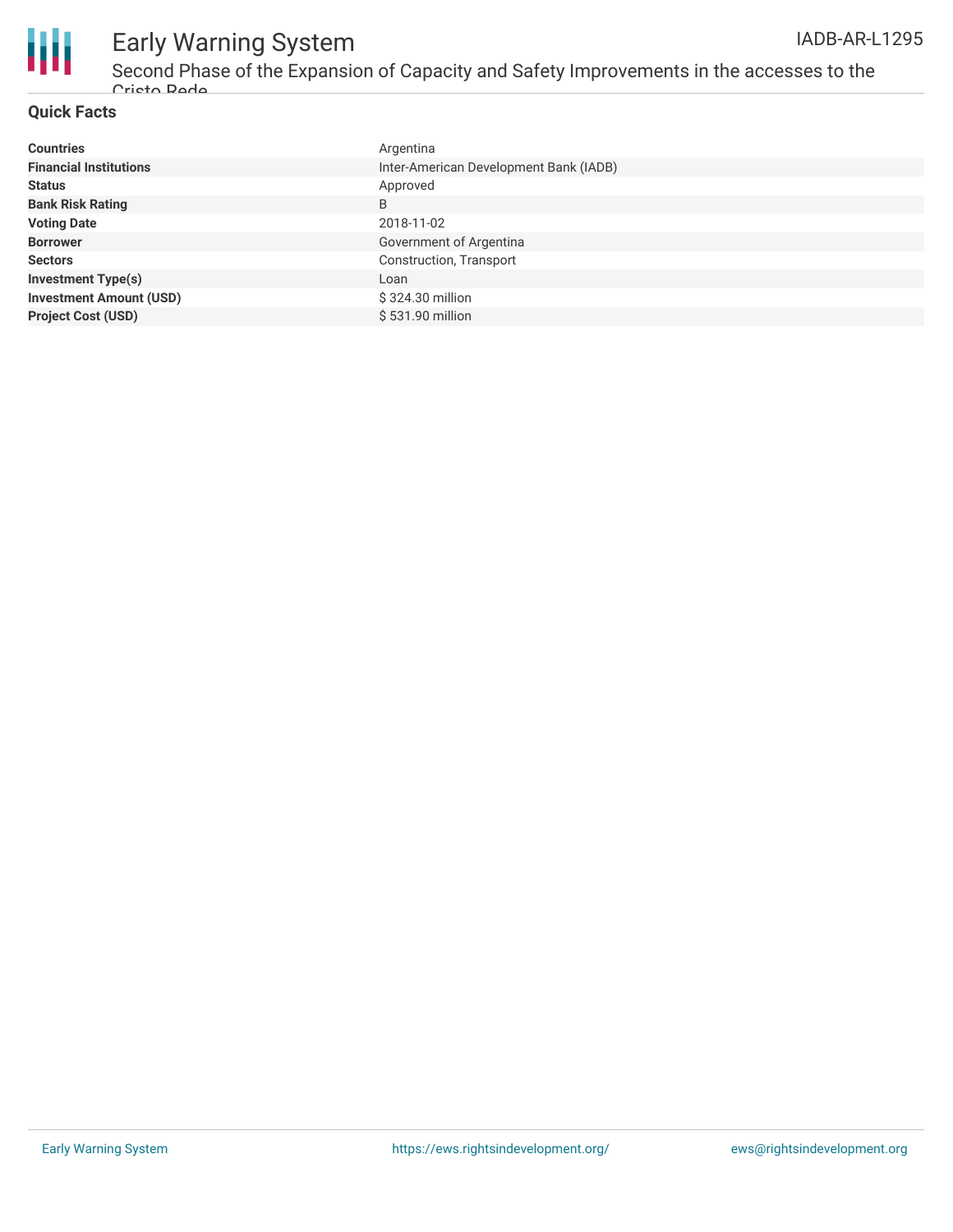

#### **Project Description**

According to the bank, the general objective of the operation is to contribute to the general objectives of the credit line, specifically to: (i) increase capacity; And (ii) improve transportation safety, on the access roads to the Caracoles Tunnel that makes up the Cristo Redentor System Corridor, by constructing variants in urban areas and rectifying curves on the Argentine side. The operation also contributes to the adaptation to the CC through the improvement of the resilience in the interventions.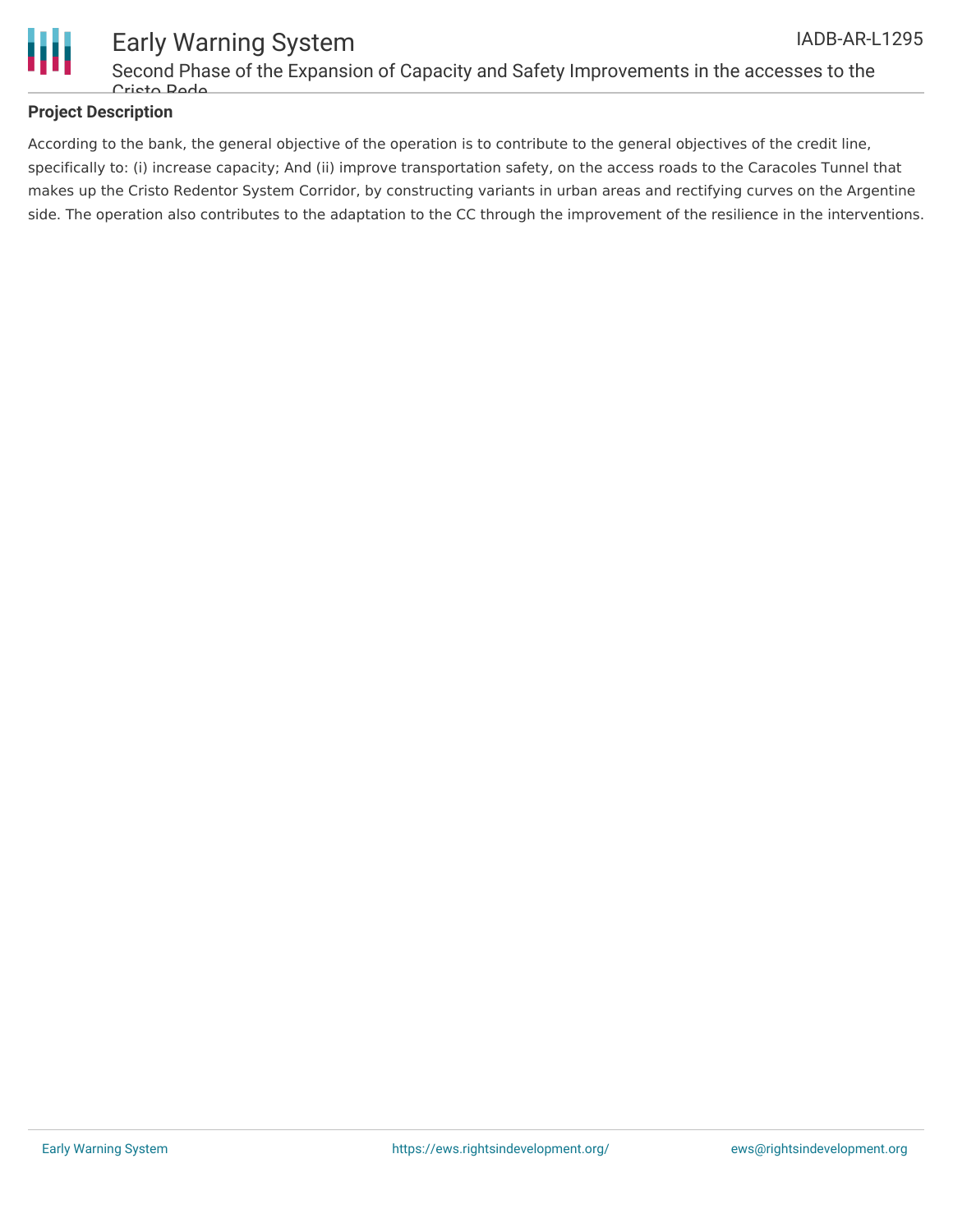



### Early Warning System

Second Phase of the Expansion of Capacity and Safety Improvements in the accesses to the Cristo Rede

#### **Investment Description**

• Inter-American Development Bank (IADB)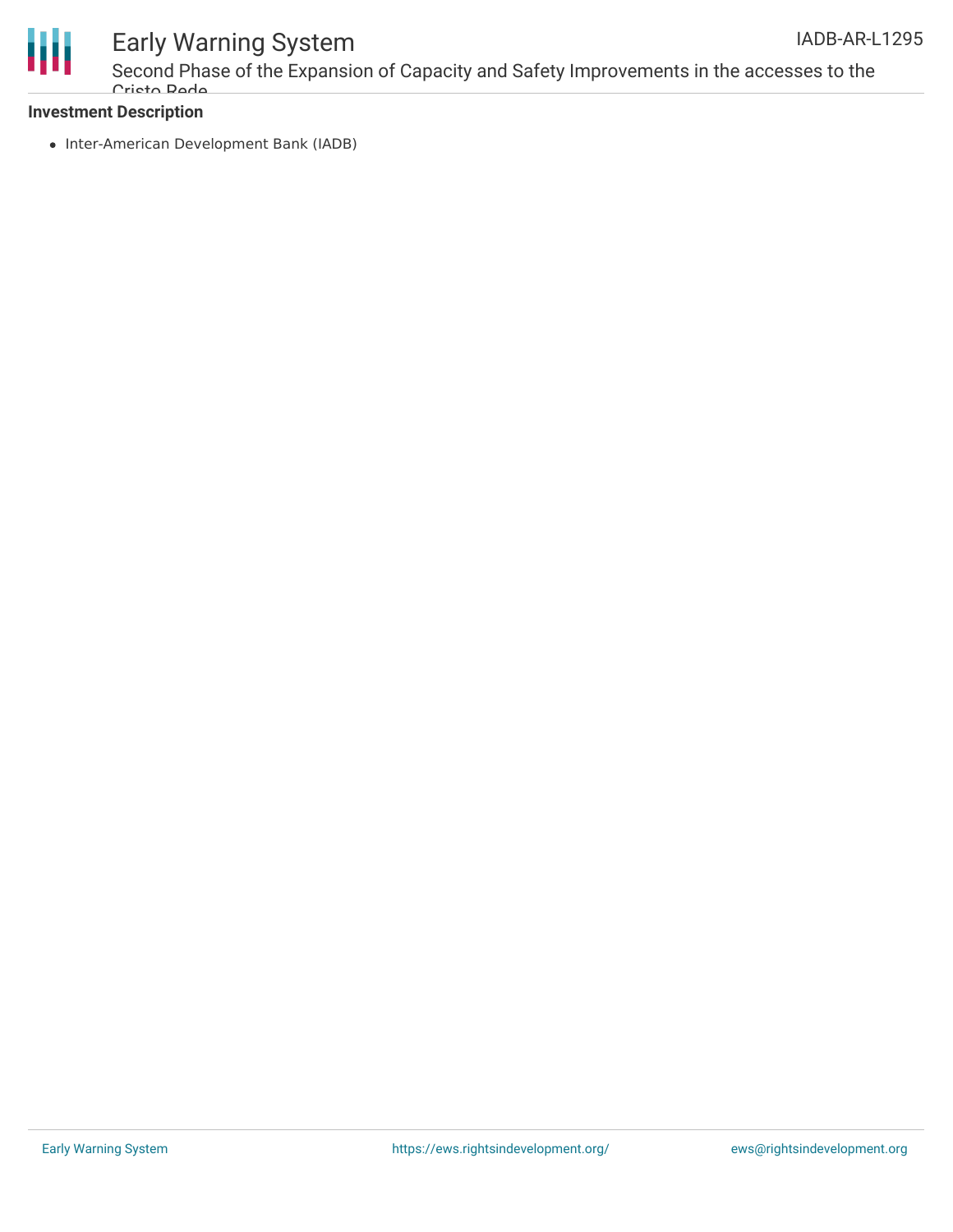

#### **Contact Information**

#### ACCOUNTABILITY MECHANISM OF IADB

The Independent Consultation and Investigation Mechanism (MICI) is the independent complaint mechanism and fact-finding body for people who have been or are likely to be adversely affected by an Inter-American Development Bank (IDB) or Inter-American Investment Corporation (IIC)-funded project. If you submit a complaint to MICI, they may assist you in addressing the problems you raised through a dispute-resolution process with those implementing the project and/or through an investigation to assess whether the IDB or IIC is following its own policies for preventing or mitigating harm to people or the environment. You can submit a complaint by sending an email to MICI@iadb.org. You can learn more about the MICI and how to file a complaint at http://www.iadb.org/en/mici/mici,1752.html (in English) or http://www.iadb.org/es/mici/mici,1752.html (Spanish).